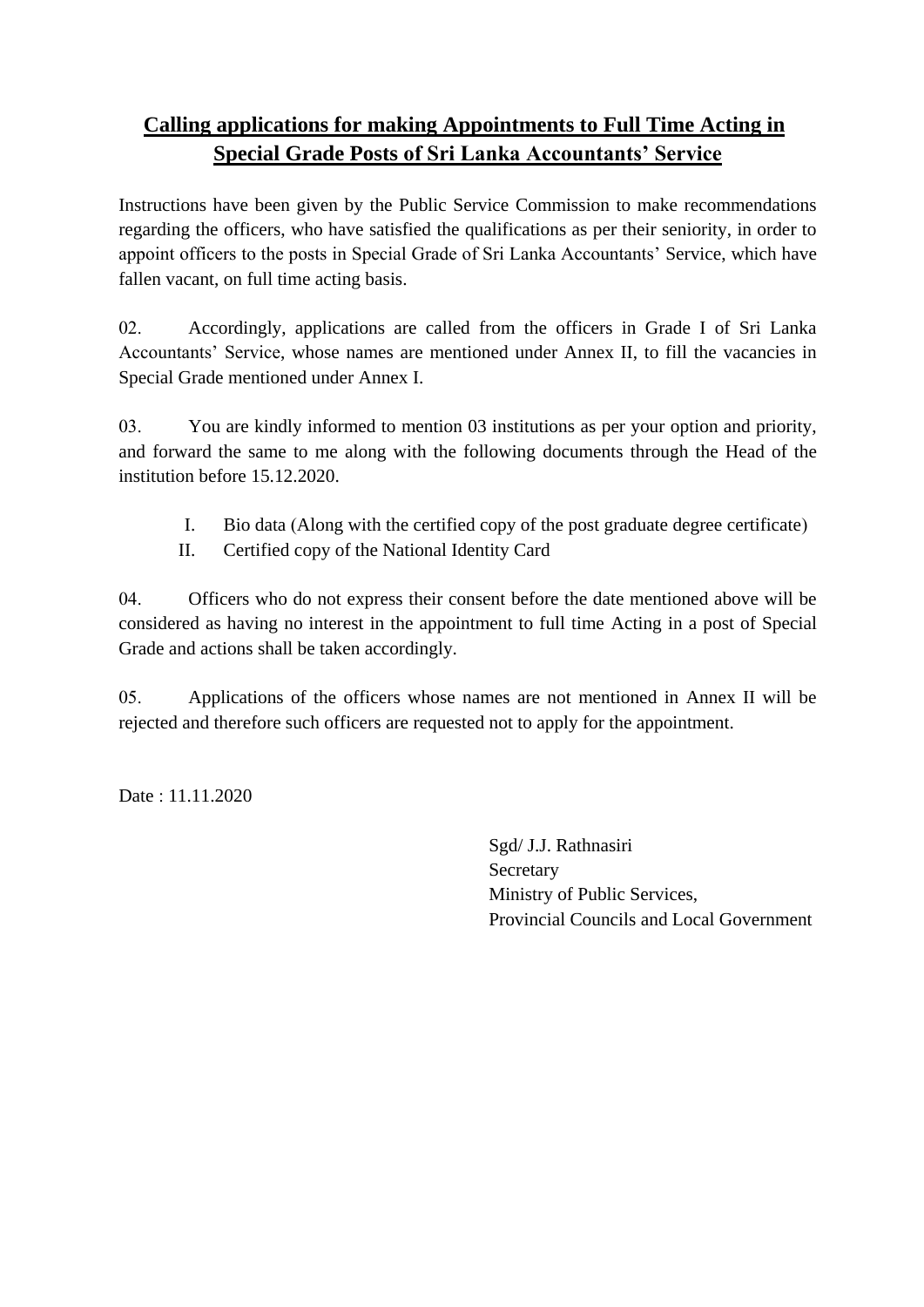| S.N | <b>Ministry/ State Ministry</b>                                                                                    |                | Department/                   | Post                       | No of            |
|-----|--------------------------------------------------------------------------------------------------------------------|----------------|-------------------------------|----------------------------|------------------|
|     |                                                                                                                    |                | <b>Institution</b>            |                            | <b>Vacancies</b> |
| 1.  | Ministry of Finance                                                                                                |                | Department of Public          | <b>Additional Director</b> | 01               |
|     |                                                                                                                    |                | Finance                       | General                    |                  |
|     |                                                                                                                    |                | Department of Treasury        | <b>Additional Director</b> | 01               |
|     |                                                                                                                    |                | Operations                    | General                    |                  |
|     |                                                                                                                    |                |                               | <b>Additional Director</b> | 01               |
|     |                                                                                                                    |                |                               | General                    |                  |
| 2.  | State Ministry of Finance, Capital<br>Market, and State Enterprise Reforms.                                        |                | Department of Project         | <b>Additional Director</b> | 01               |
|     |                                                                                                                    |                | Management and<br>Supervision | General                    |                  |
| 3.  | State Ministry of                                                                                                  | Home           |                               | <b>Chief Financial</b>     | 01               |
|     | Internal Security,                                                                                                 | <b>Affairs</b> |                               | Officer                    |                  |
|     | Home Affairs and                                                                                                   | Division       |                               |                            |                  |
|     | Disaster Management                                                                                                | Law and        |                               | <b>Chief Financial</b>     | 01               |
|     |                                                                                                                    | Order          |                               | Officer                    |                  |
|     |                                                                                                                    | Division       |                               |                            |                  |
|     |                                                                                                                    |                | Police Headquarters           | <b>Chief Financial</b>     | 01               |
|     |                                                                                                                    |                |                               | Officer                    |                  |
| 4.  | Ministry of Urban Development and                                                                                  |                |                               | Chief Financial            | 01               |
|     | Housing                                                                                                            |                |                               | Officer                    |                  |
| 5.  |                                                                                                                    |                |                               | <b>Chief Financial</b>     | 01               |
|     | State Ministry of Prison Reforms and<br>Prisoners' Rehabilitation                                                  |                |                               | Officer                    |                  |
| 6.  | Ministry of Foreign Affairs                                                                                        |                |                               | <b>Chief Financial</b>     | 01               |
|     |                                                                                                                    |                |                               | Officer                    |                  |
| 7.  |                                                                                                                    |                |                               | <b>Chief Financial</b>     | 01               |
|     | <b>State Minister of Pharmaceutical</b>                                                                            |                |                               | Officer                    |                  |
|     | Production, Supply and Regulation<br>Ministry of Agriculture<br>8.                                                 |                |                               | <b>Chief Financial</b>     | 01               |
|     |                                                                                                                    |                |                               | Officer                    |                  |
| 9.  |                                                                                                                    |                |                               | <b>Chief Financial</b>     | 01               |
|     | State Ministry of Regulation of<br>Fertilizer Production and Supply, use<br>of Chemical Fertilizers and Pesticides |                |                               | Officer                    |                  |
|     |                                                                                                                    |                |                               |                            |                  |
| 10. | State Ministry of Livestock, Farm                                                                                  |                |                               | <b>Chief Financial</b>     | 01               |
|     | Promotion and Dairy and Egg Related                                                                                |                |                               | Officer                    |                  |
|     | Industries                                                                                                         |                |                               |                            |                  |
| 11. | Ministry of Irrigation                                                                                             |                |                               | <b>Chief Financial</b>     | 01               |
|     |                                                                                                                    |                |                               | Officer                    |                  |
| 12. | Ministry of Water Supply                                                                                           |                |                               | <b>Chief Financial</b>     | 01               |
|     |                                                                                                                    |                |                               | Officer                    |                  |
| 13. | Ministry of Energy                                                                                                 |                |                               | <b>Chief Financial</b>     | 01               |
|     |                                                                                                                    |                |                               | Officer                    |                  |
| 14. | Ministry of Youth and Sports                                                                                       |                |                               | <b>Chief Financial</b>     | 01               |
|     |                                                                                                                    |                |                               | Officer                    |                  |
| 15. | Ministry of Tourism                                                                                                |                |                               | <b>Chief Financial</b>     | 01               |
|     |                                                                                                                    |                |                               | Officer                    |                  |
| 16. | Ministry of Trade                                                                                                  |                |                               | <b>Chief Financial</b>     | 01               |
|     |                                                                                                                    |                |                               | Officer                    |                  |
| 17. | Ministry of Mass Media                                                                                             |                |                               | <b>Chief Financial</b>     | 01               |
|     |                                                                                                                    |                |                               | Officer                    |                  |

## **Vacant Posts in the Special Grade of Sri Lanka Accountants' Service**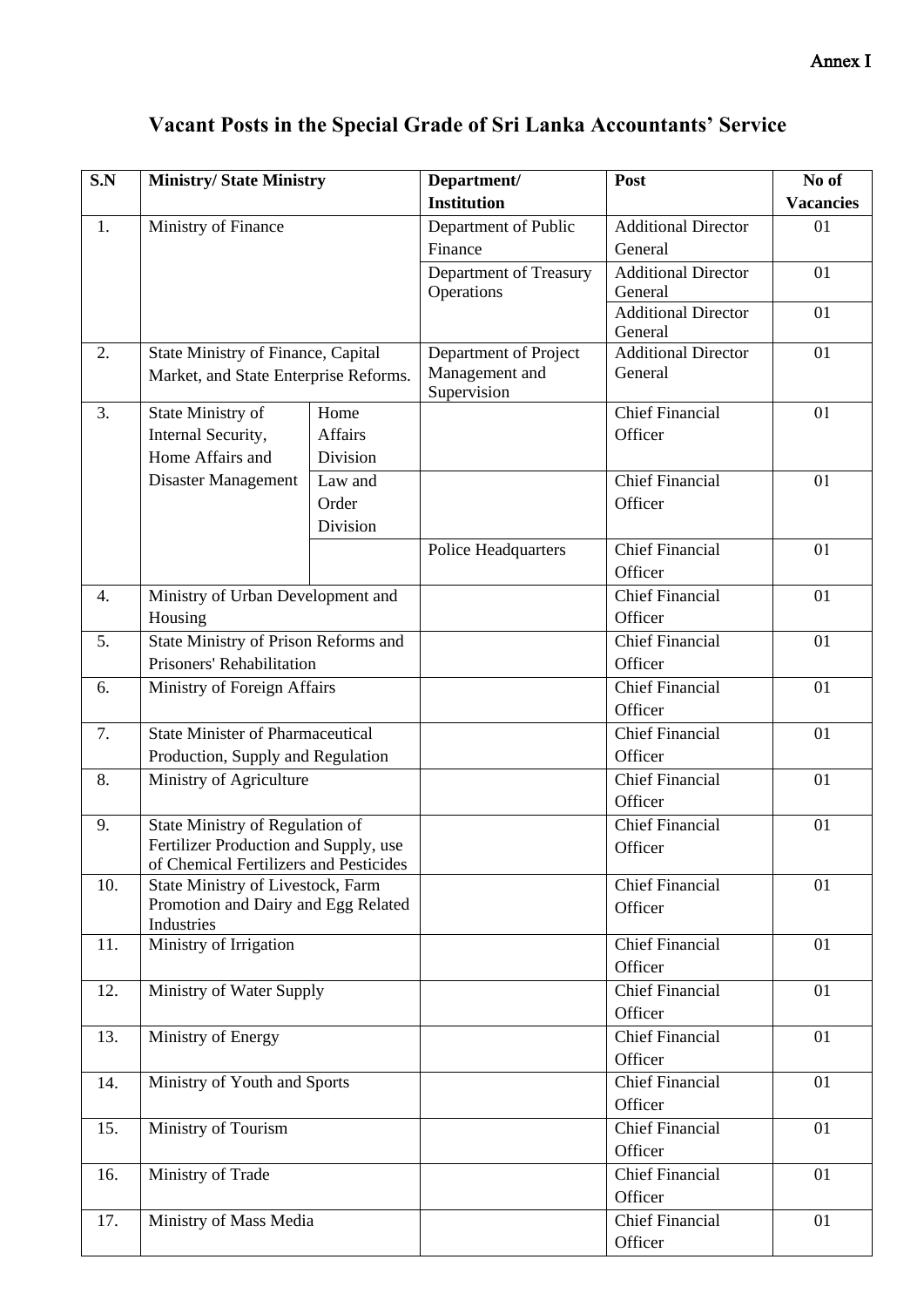| <b>SN</b> | <b>Seniority</b><br>N <sub>0</sub> | <b>Name</b>              | N.I.C. No    |
|-----------|------------------------------------|--------------------------|--------------|
| 1.        | 03                                 | Mr. C. Mirissage         | 612141070V   |
| 2.        | 08                                 | Mrs. D.V.W. Bethmage     | 655141154V   |
| 3.        | 17                                 | Mr. K.D.N. Karunathilaka | 631122158V   |
| 4.        | 30                                 | Mr. B.W. Mendis          | 610730701V   |
| 5.        | 37                                 | Miss. N.K.R. Perera      | 656751207V   |
| 6.        | 42                                 | Mr. L.G. Anura           | 640891033V   |
| 7.        | 44                                 | Mr. R.T.S.L Jayasinghe   | 641470783V   |
| 8.        | 57                                 | Mr. G. Wickramasinghe    | 640311142V   |
| 9.        | 58                                 | Mr. G.A.S. Athula Kumara | 653383339V   |
| 10.       | 59                                 | Mrs. I. Mohan            | 196358102915 |
| 11.       | 60                                 | Mr. J.H. Kunam           | 612080585V   |
| 12.       | 62                                 | Mr. K.Jegadeeswaran      | 620153485V   |
| 13.       | 63                                 | Mr.S. Kugadas            | 652050760V   |
| 14.       | 64                                 | Mrs. U. Rajeshwari       | 608361413V   |
| 15.       | 67                                 | Mr. S.Nesarajah          | 632372213V   |
| 16.       | 68                                 | Mr. M.L. Abdul Cader     | 622331942V   |
| 17.       | 69                                 | Mr. H.M.M. Rasheed       | 633062510V   |
| 18.       | 72                                 | Mr. S. Kuladeepan        | 621841092V   |

## **List of Names of the Officers in Grade I of Sri Lanka Accountants' Service who have satisfied qualifications on the Order of Seniority**